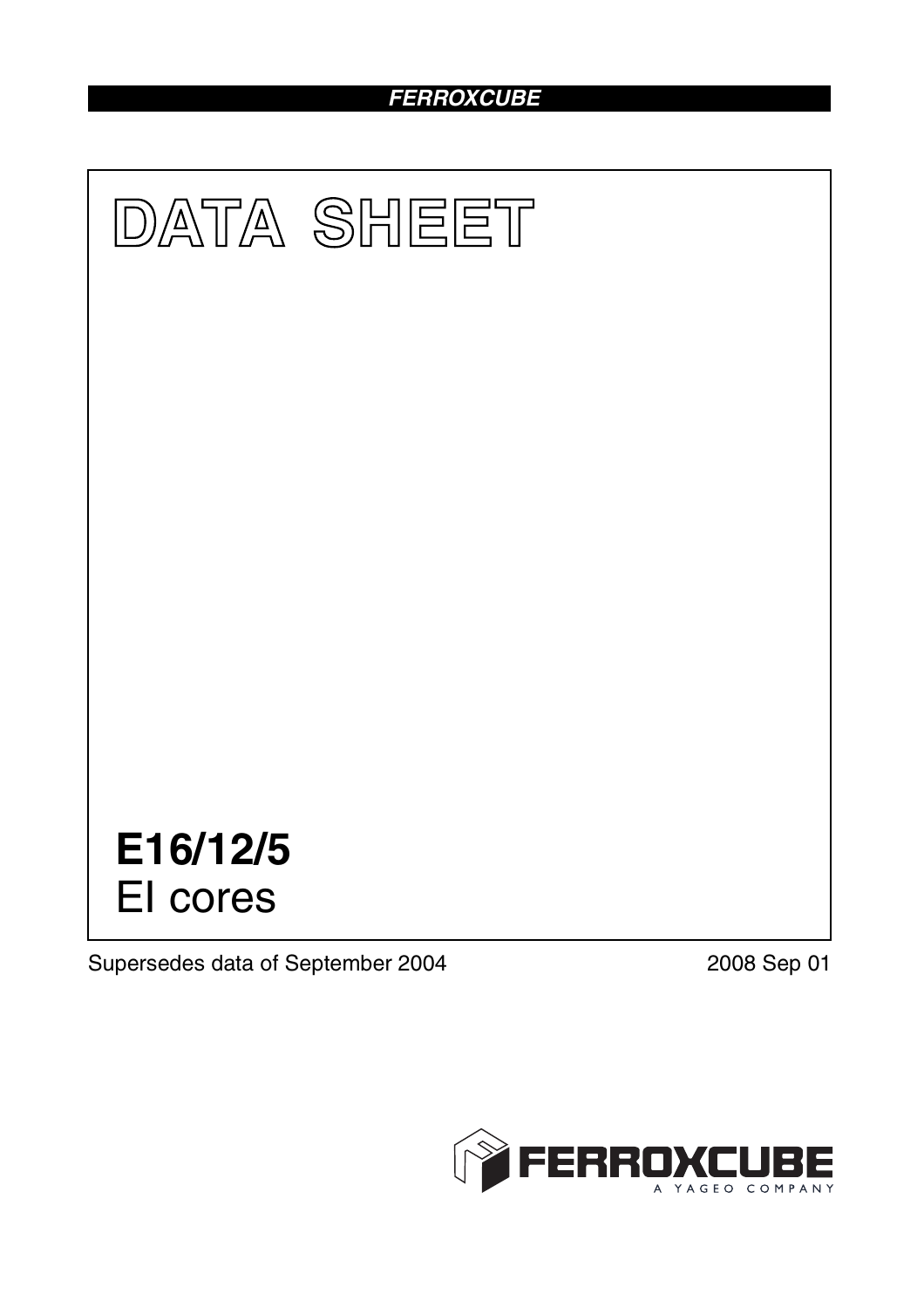# EI cores E16/12/5

# **CORES**

# **Effective core parameters of an E / I combination**

| <b>SYMBOL</b>           | <b>PARAMETER</b> | <b>VALUE</b>  | <b>UNIT</b>     |
|-------------------------|------------------|---------------|-----------------|
| $\Sigma(I/A)$           | core factor (C1) | 1.85          | $mm-1$          |
| $V_{e}$                 | effective volume | 701           | mm <sup>3</sup> |
| $\mathsf{l}_\mathsf{e}$ | effective length | 35.8          | mm              |
| $A_{\rm e}$             | effective area   | 19.4          | mm <sup>2</sup> |
| <b>\</b> min            | minimum area     | 19.4          | mm <sup>2</sup> |
| m                       | mass of E core   | $\approx$ 2.7 | g               |
| m                       | mass of I core   | $\approx 0.9$ | g               |

# **Ordering information for I cores**

| <b>GRADE</b> | <b>TYPE NUMBER</b> |  |
|--------------|--------------------|--|
| 3C90         | I16/2.4/5-3C90     |  |





#### **Core halves for use in combination with an I core**

 $A_L$  measured in combination with an I core, clamping force for  $A_L$  measurements 20  $\pm$  10 N;

| <b>GRADE</b> | Αı<br>(nH)       | μe             | <b>AIR GAP</b><br>$(\mu m)$ | <b>TYPE NUMBER</b> |
|--------------|------------------|----------------|-----------------------------|--------------------|
| 3C90         | $1000 \pm 25 \%$ | $\approx$ 1470 | $\approx$                   | E16/12/5-3C90      |

# **Properties of core sets under power conditions**

| <b>GRADE</b>            | B (mT) at                                       | CORE LOSS (W) at                               |                                                 |  |
|-------------------------|-------------------------------------------------|------------------------------------------------|-------------------------------------------------|--|
|                         | $H = 250$ A/m;<br>$f = 25$ kHz;<br>$T = 100 °C$ | $f = 25$ kHz;<br>$B = 200$ mT;<br>$T = 100 °C$ | $f = 100$ kHz;<br>$B = 100$ mT;<br>$T = 100 °C$ |  |
| E16/12/5+I16/2.4/5-3C90 | $\geq$ 320                                      | $\leq 0.08$                                    | $\leq 0.08$                                     |  |